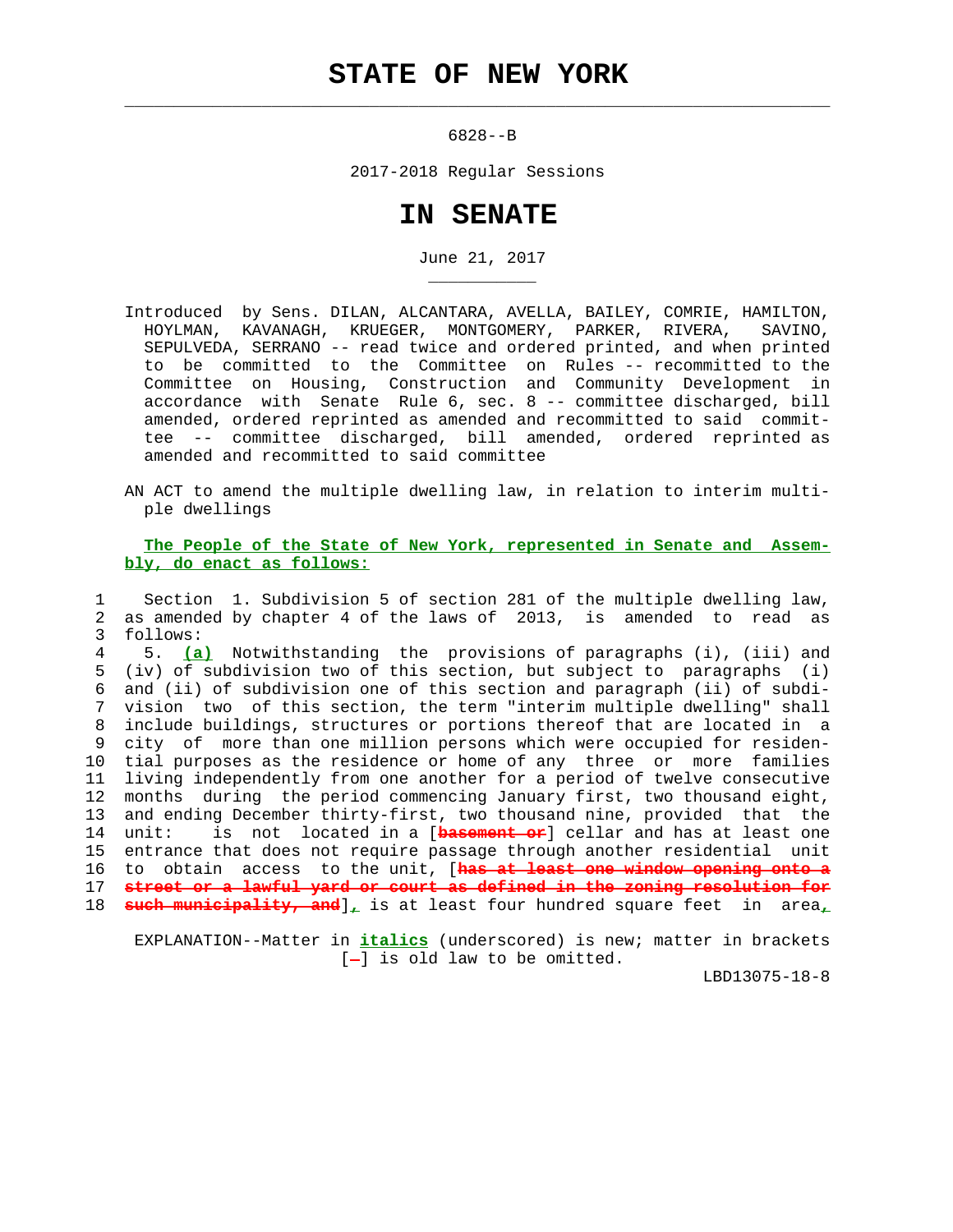7 **(b)** The term "interim multiple dwelling" as used in this subdivision 8 shall not include [ $\frac{1}{2}$ ] any building in an industrial business zone<br>9 established pursuant to chapter six-D of title twenty-two of the adminestablished pursuant to chapter six-D of title twenty-two of the admin- 10 istrative code of the city of New York except that a building in the 11 Williamsburg/Greenpoint or North Brooklyn industrial business zones 12 **(other than a building within such North Brooklyn industrial business** 13 **zone that is in a district zoned M3, as such district is described in** 14 **the zoning resolution of such municipality in effect at the time the** 15 **application for registration as an interim multiple dwelling or for** 16 **coverage of residential units under this article is filed)** and a build- 17 ing located in that portion of the Long Island city industrial business 18 zone that has frontage on either side of forty-seventh avenue or is 19 located north of forty-seventh avenue and south of Skillman avenue or in 20 that portion of the Long Island city industrial business zone that is 21 located north of forty-fourth drive, south of Queens plaza north, and 22 west of twenty-third street may be included in the term "interim multi- 23 ple dwelling," or (ii) units in any building, other than a building that 24 is already defined as an "interim multiple dwelling" pursuant to subdi- 25 vision one, two, three or four of this section, that, at the time this 26 subdivision shall take effect and continuing at the time of the 27 submission of an application for coverage by any party, also contains a 28 use actively and currently pursued, which use is set forth in use groups 29 fifteen through eighteen, as described in the zoning resolution of such 30 municipality in effect on June twenty-first, two thousand ten, and which 31 the loft board has determined in rules and regulation is inherently 32 incompatible with residential use in the same building, provided that 33 the loft board may by rule exempt categories of units or buildings from 34 such use incompatibility determinations including but not limited to 35 residentially occupied units or subcategories of such units, and 36 provided, further that if a building does not contain such active uses 37 at the time this subdivision takes effect, no subsequent use by the 38 owner of the building shall eliminate the protections of this section 39 for any residential occupants in the building already qualified for such 40 protections.

 41 **(c)** The term "interim multiple dwelling," as used in this subdivision 42 shall also include buildings, structures or portions thereof that are 43 located north of West 24th Street and south of West 27th Street and west 44 of tenth avenue and east of eleventh avenue in a city of more than one 45 million persons which were occupied for residential purposes as the 46 residence or home of any two or more families living independently from 47 one another for a period of twelve consecutive months during the period 48 commencing January first, two thousand eight, and ending December thir- 49 ty-first, two thousand nine and subject to all the conditions and limi- 50 tations of this subdivision other than the number of units in the build- 51 ing. A reduction in the number of occupied residential units in a 52 building after meeting the aforementioned twelve consecutive month 53 requirement shall not eliminate the protections of this section for any 54 remaining residential occupants qualified for such protections. Non-re- 55 sidential space in a building as of the effective date of this subdivi- 56 sion shall be offered for residential use only after the obtaining of a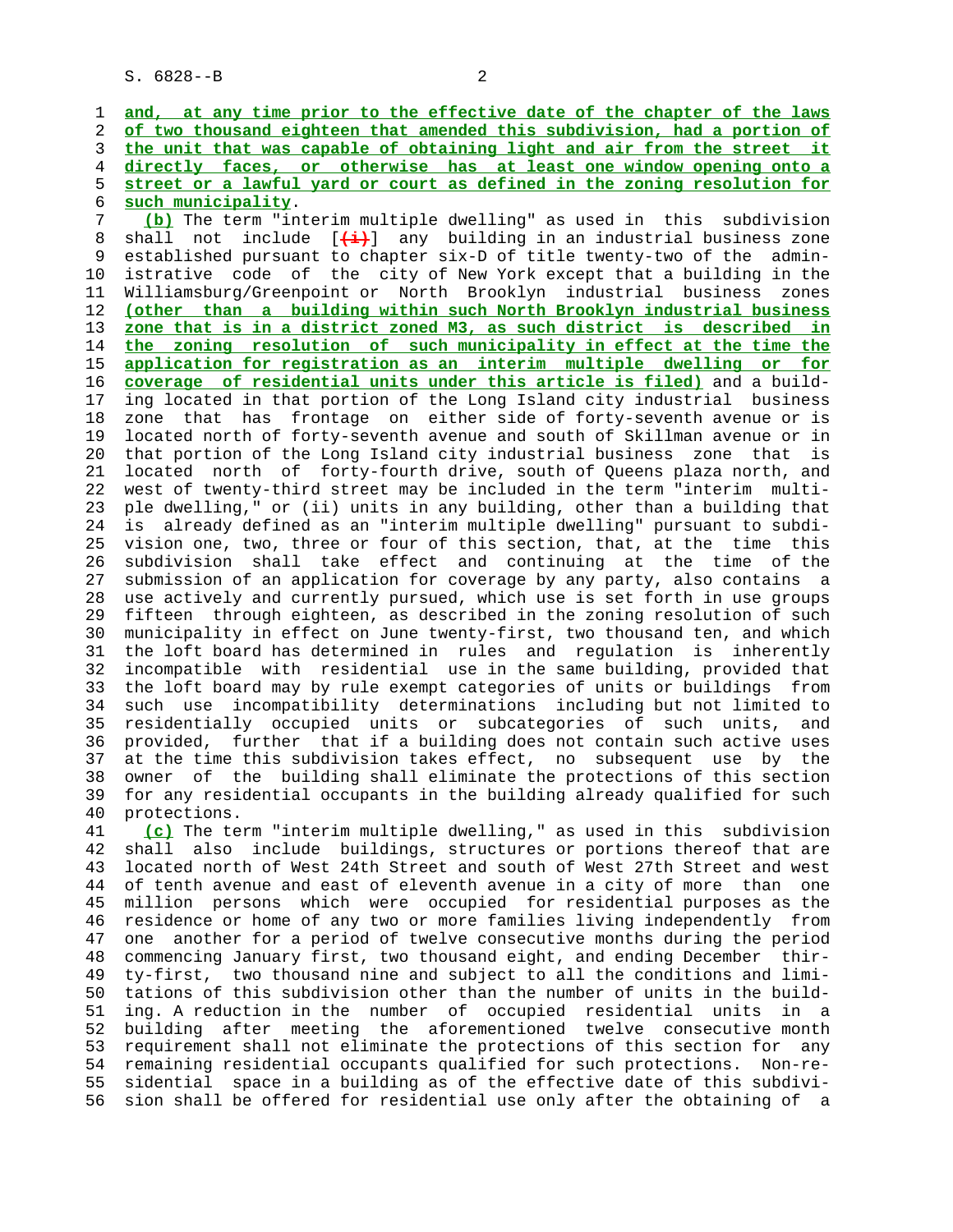1 residential certificate of occupancy for such space and such space shall 2 be exempt from this article, even if a portion of such building may be 3 an interim multiple dwelling.

 4 § 2. Subdivision 5 of section 281 of the multiple dwelling law, as 5 amended by chapter 139 of the laws of 2011, is amended to read as 6 follows:

 7 5. **(a)** Notwithstanding the provisions of paragraphs (i), (iii) and 8 (iv) of subdivision two of this section, but subject to paragraphs (i) and (ii) of subdivision one of this section and paragraph (ii) of subdi- 10 vision two of this section, the term "interim multiple dwelling" shall 11 include buildings, structures or portions thereof that are located in a 12 city of more than one million persons which were occupied for residen- 13 tial purposes as the residence or home of any three or more families 14 living independently from one another for a period of twelve consecutive 15 months during the period commencing January first, two thousand eight, 16 and ending December thirty-first, two thousand nine, provided that the 17 unit: is not located in a [**basement or**] cellar and has at least one 18 entrance that does not require passage through another residential unit 19 to obtain access to the unit, [**has at least one window opening onto a** 20 **street or a lawful yard or court as defined in the zoning resolution for** 21 **such municipality,**] and is at least [**five**] **four** hundred fifty square 22 feet in area. **(b)** The term "interim multiple dwelling" as used in this 23 subdivision shall not include [**(i)**] any building in an industrial busi- 24 ness zone established pursuant to chapter six-D of title twenty-two of 25 the administrative code of the city of New York except that a building 26 in the Williamsburg/Greenpoint or North Brooklyn industrial business 27 zones **(other than a building within such North Brooklyn industrial busi-** 28 **ness zone that is in a district zoned M3, as such district is described** 29 **in the zoning resolution of such municipality in effect at the time the** 30 **application for registration as an interim multiple dwelling or for** 31 **coverage of residential units under this article is filed)** and a build- 32 ing located in that portion of the Long Island city industrial business 33 zone that has frontage on either side of forty-seventh avenue or is 34 located north of forty-seventh avenue and south of Skillman avenue or in 35 that portion of the Long Island city industrial business zone that is 36 located north of forty-fourth drive, south of Queens plaza north, and 37 west of twenty-third street may be included in the term "interim multi- 38 ple dwelling," or (ii) units in any building**, other than a building that** 39 **is already defined as an "interim multiple dwelling" pursuant to subdi-** 40 **vision one, two, three or four of this section,** that, at the time this 41 subdivision shall take effect **and continuing at the time of the** 42 **submission of an application for coverage by any party**, also contains a 43 use actively and currently pursued, which use is set forth in use groups 44 fifteen through eighteen, as described in the zoning resolution of such 45 municipality in effect on June twenty-first, two thousand ten, and which 46 the loft board has determined in rules and regulation is inherently 47 incompatible with residential use in the same building, provided that 48 **the loft board may by rule exempt categories of units or buildings from** 49 **such use incompatibility determinations including but not limited to** 50 **residentially occupied units or subcategories of such units, and** 51 **provided, further that** if a building does not contain such active uses 52 at the time this subdivision takes effect, no subsequent use by the 53 owner of the building shall eliminate the protections of this section 54 for any residential occupants in the building already qualified for such 55 protections. **(c)** The term "interim multiple dwelling," as used in this 56 subdivision shall also include buildings, structures or portions thereof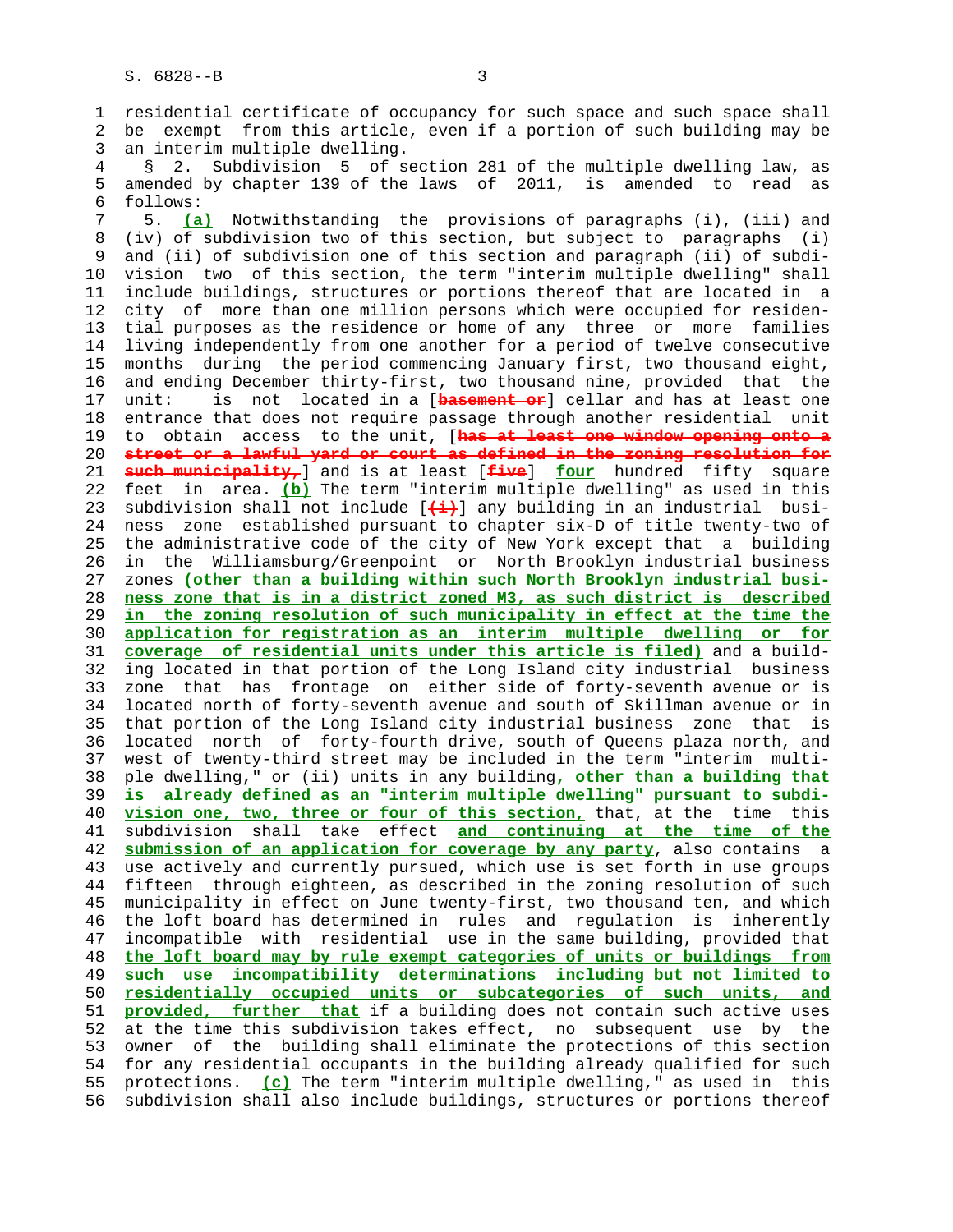1 that are located north of West 24th Street and south of West 27th Street 2 and west of tenth avenue and east of eleventh avenue in a city of more 3 than one million persons which were occupied for residential purposes as 4 the residence or home of any two or more families living independently 5 from one another for a period of twelve consecutive months during the 6 period commencing January first, two thousand eight, and ending December 7 thirty-first, two thousand nine and subject to all the conditions and 8 limitations of this subdivision other than the number of units in the 9 building. A reduction in the number of occupied residential units in a 10 building after meeting the aforementioned twelve consecutive month 11 requirement shall not eliminate the protections of this section for any 12 remaining residential occupants qualified for such protections. Non-re- 13 sidential space in a building as of the effective date of this subdivi- 14 sion shall be offered for residential use only after the obtaining of a 15 residential certificate of occupancy for such space and such space shall 16 be exempt from this article, even if a portion of such building may be 17 an interim multiple dwelling.

 18 § 3. Section 281 of the multiple dwelling law is amended by adding a 19 new subdivision 6 to read as follows:

**6. (a) Notwithstanding the provisions of paragraphs (i), (iii) and (iv) of subdivision two of this section, but subject to paragraphs (i) and (ii) of subdivision one of this section and paragraph (ii) of subdi- vision two of this section, the term "interim multiple dwelling" shall include buildings, structures or portions thereof that are located in a city of more than one million persons which were occupied for residen- tial purposes as the residence or home of any three or more families living independently from one another for a period of twelve consecutive months during the period commencing January first, two thousand fifteen, and ending December thirty-first, two thousand sixteen, provided that the unit: is not located in a cellar and has at least one entrance that does not require passage through another residential unit to obtain access to the unit, and is at least four hundred square feet in area. (b) The term "interim multiple dwelling" as used in this subdivision**

**shall not include (i) any building in an industrial business zone estab- lished pursuant to chapter six-D of title twenty-two of the administra- tive code of the city of New York except that a building in the Williamsburg/Greenpoint or North Brooklyn industrial business zones (other than a building within such North Brooklyn industrial business zone that is in a district zoned M3, as such district is described in the zoning resolution of such municipality in effect at the time the application for registration as an interim multiple dwelling or for coverage of residential units under this article is filed) and a build- ing located in that portion of the Long Island city industrial business zone that has frontage on either side of forty-seventh avenue or is located north of forty-seventh avenue and south of Skillman avenue or in that portion of the Long Island city industrial business zone that is located north of forty-fourth drive, south of Queens plaza north, and west of twenty-third street may be included in the term "interim multi- ple dwelling", or (ii) units in any building, other than a building that is already defined as an "interim multiple dwelling" pursuant to subdi- vision one, two, three or four of this section, that, at the time this subdivision shall take effect and continuing at the time of the submission of an application for coverage by any party, also contains a use actively and currently pursued, which use is set forth in use groups fifteen through eighteen, as described in the zoning resolution of such municipality in effect on June twenty-first, two thousand ten, and which**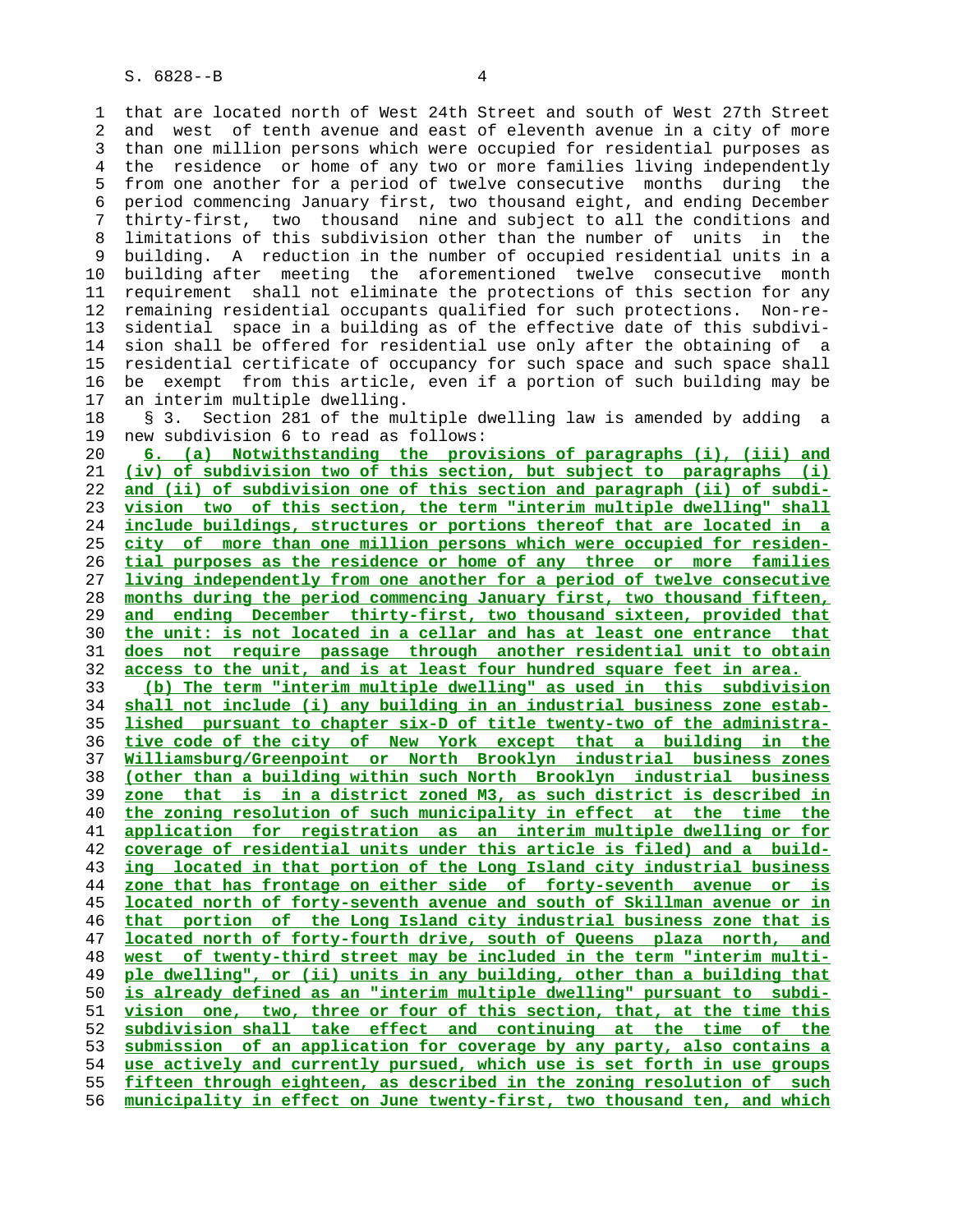S. 6828--B 5

**the loft board has determined in rules and regulation is inherently incompatible with residential use in the same building, provided that the loft board may by rule exempt categories of units or buildings from such use incompatibility determinations including but not limited to residentially occupied units or subcategories of such units, and provided, further that if a building does not contain such active uses at the time this subdivision takes effect, no subsequent use by the owner of the building shall eliminate the protections of this section for any residential occupants in the building already qualified for such protections.**

**(c) The term "interim multiple dwelling", as used in this subdivision shall also include buildings, structures or portions thereof that are located north of West 24th Street and south of West 27th Street and west of tenth avenue and east of eleventh avenue in a city of more than one million persons which were occupied for residential purposes as the residence or home of any two or more families living independently from one another for a period of twelve consecutive months during the period commencing January first, two thousand fifteen, and ending December thirty-first, two thousand sixteen and subject to all the conditions and limitations of this subdivision other than the number of units in the building. A reduction in the number of occupied residential units in a building after meeting the aforementioned twelve consecutive month requirement shall not eliminate the protections of this section for any remaining residential occupants qualified for such protections. Non-re- sidential space in a building as of the effective date of this subdivi- sion shall be offered for residential use only after the obtaining of a residential certificate of occupancy for such space and such space shall be exempt from this article, even if a portion of such building may be an interim multiple dwelling.**

 30 § 4. Section 282 of the multiple dwelling law, as amended by chapter 31 147 of the laws of 2010, is amended to read as follows:

 32 § 282. Establishment of special loft unit. **(1)** In order to resolve 33 complaints of owners of interim multiple dwellings and of residential 34 occupants of such buildings qualified for the protection of this arti- 35 cle, and to act upon hardship applications made pursuant to this arti- 36 cle, a special loft unit referred to herein as the "loft board" shall be 37 established which shall consist of from four to nine members represen- 38 tative of the public, the real estate industry, loft residential 39 tenants, [**and loft manufacturing interests,**] and a chairperson, all to 40 be appointed by the mayor of the municipality and to serve such terms as 41 he may designate. The compensation of the members of the loft board 42 shall be fixed by the mayor. The members of the loft board shall not be 43 considered employees of the state or the municipality, provided, howev- 44 er, that state or municipal employees or officers may be named to the 45 loft board. The mayor shall establish the loft board within ninety days 46 of the effective date of chapter three hundred forty-nine of the laws of 47 nineteen hundred eighty-two. The loft board shall have such office and 48 staff as shall be necessary to carry out functions conferred upon it and 49 may request and receive assistance from any state or municipal agency or 50 department. The loft board shall have the following duties: [**(a)**] **(i)** 51 the determination of interim multiple dwelling status and other issues 52 of coverage pursuant to this article; [**(b)**] **(ii)** the resolution of all 53 hardship appeals brought under this article; [**(c)**] **(iii)** the determi- 54 nation of any claim for rent adjustment under this article by an owner 55 or tenant; [**(d)**] **(iv)** the issuance, after a public hearing, and the 56 enforcement of rules and regulations governing minimum housing mainte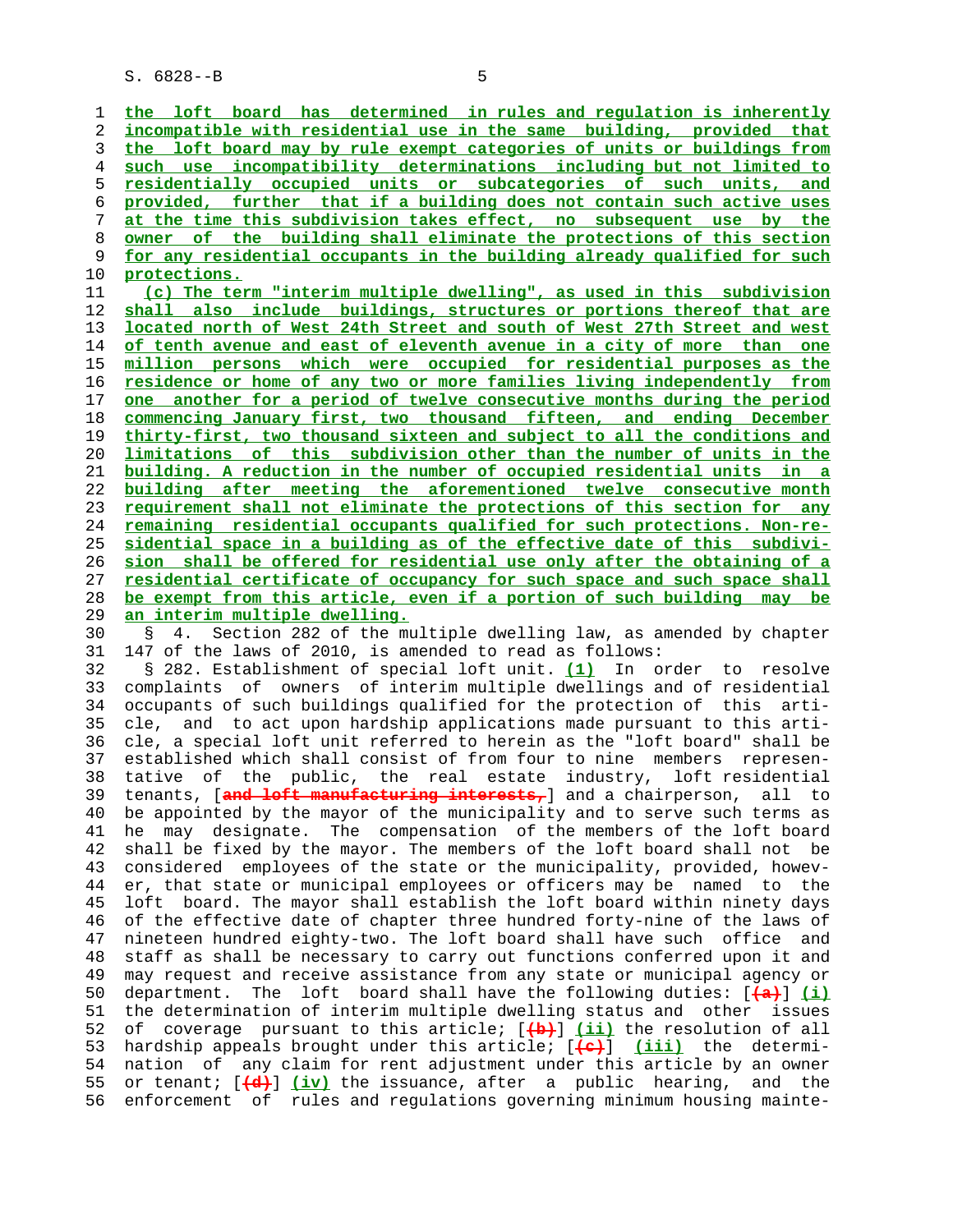1 nance standards in interim multiple dwellings (subject to the provisions 2 of this chapter and any local building code), rent adjustments prior to 3 legalization, compliance with this article and the hearing of complaints 4 and applications made to it pursuant to this article; and [**(e)**] **(v)** 5 determination of controversies arising over the fair market value of a 6 residential tenant's fixtures or reasonable moving expenses.

 7 **(2)** The violation of any rule or regulation promulgated by the loft 8 board shall be punishable by a civil penalty determined by the loft<br>9 board not to exceed [seventeen thousand five hundred] twenty-five thou- 9 board not to exceed [**seventeen thousand five hundred**] **twenty-five thou-** 10 **sand** dollars which may be recovered by the municipality by a proceeding 11 in any court of competent jurisdiction. **The corporation counsel may** 12 **bring and maintain a civil proceeding in the name of the city in the** 13 **supreme court of the county in which the building, erection or place is** 14 **located to enjoin violations of this article.** The loft board may desig- 15 nate provisions of such rules and regulations for enforcement in 16 proceedings before the environmental control board of such municipality. 17 Notices of violation returnable to such environmental control board may 18 be issued by officers and employees of the department of buildings of 19 such municipality and served in the same manner as violations returnable 20 to such board within the jurisdiction of such department. The environ- 21 mental control board, when acting as the designee of the loft board, 22 shall have the power to impose civil penalties, not to exceed [**seven-** 23 **teen**] **twenty-five** thousand [**five hundred**] dollars for each violation, 24 and to issue judgments, which may be docketed and enforced as set forth 25 in section one thousand forty-nine-a of the New York city charter.

 26 **(3)** The loft board may charge and collect reasonable fees in the 27 execution of its responsibilities. The loft board may administer oaths, 28 take affidavits, hear testimony, and take proof under oath at public or 29 private hearings.

 30 § 5. Section 282-a of the multiple dwelling law, as amended by section 31 22 of part A of chapter 20 of the laws of 2015, is amended to read as 32 follows:

 33 § 282-a. Applications for coverage of interim multiple dwellings and 34 residential units. 1. [**All**] **With the exception of applications for** 35 **registration or coverage of an interim multiple dwelling under subdivi-** 36 **sion six of section two hundred eighty-one of this article, which may be** 37 **filed at any time after the effective date of the chapter of the laws of** 38 **two thousand eighteen which amended this section, all** applications for 39 registration as an interim multiple dwelling or for coverage of residen- 40 tial units under this article shall be filed with the loft board within 41 six months after the date the loft board shall have adopted all rules or 42 regulations necessary in order to implement the provisions of chapter 43 one hundred forty-seven of the laws of two thousand ten, provided, 44 however, that applications for registration as an interim multiple 45 dwelling or for coverage of residential units under this article may 46 also be filed for a two-year period starting from the effective date of 47 the chapter of the laws of two thousand fifteen which amended this 48 section. The loft board may subsequently amend such rules and regu- 49 lations but such amendments shall not recommence the time period in 50 which applications may be filed.

 51 2. Where any occupant has filed an application for coverage pursuant 52 to this article and has received a docket number from the loft board, it 53 shall be unlawful for an owner to cause or intend to cause such occupant 54 to vacate, surrender or waive any rights in relation to such occupancy, 55 due to repeated interruptions or discontinuances of essential services, 56 or an interruption or discontinuance of an essential service for an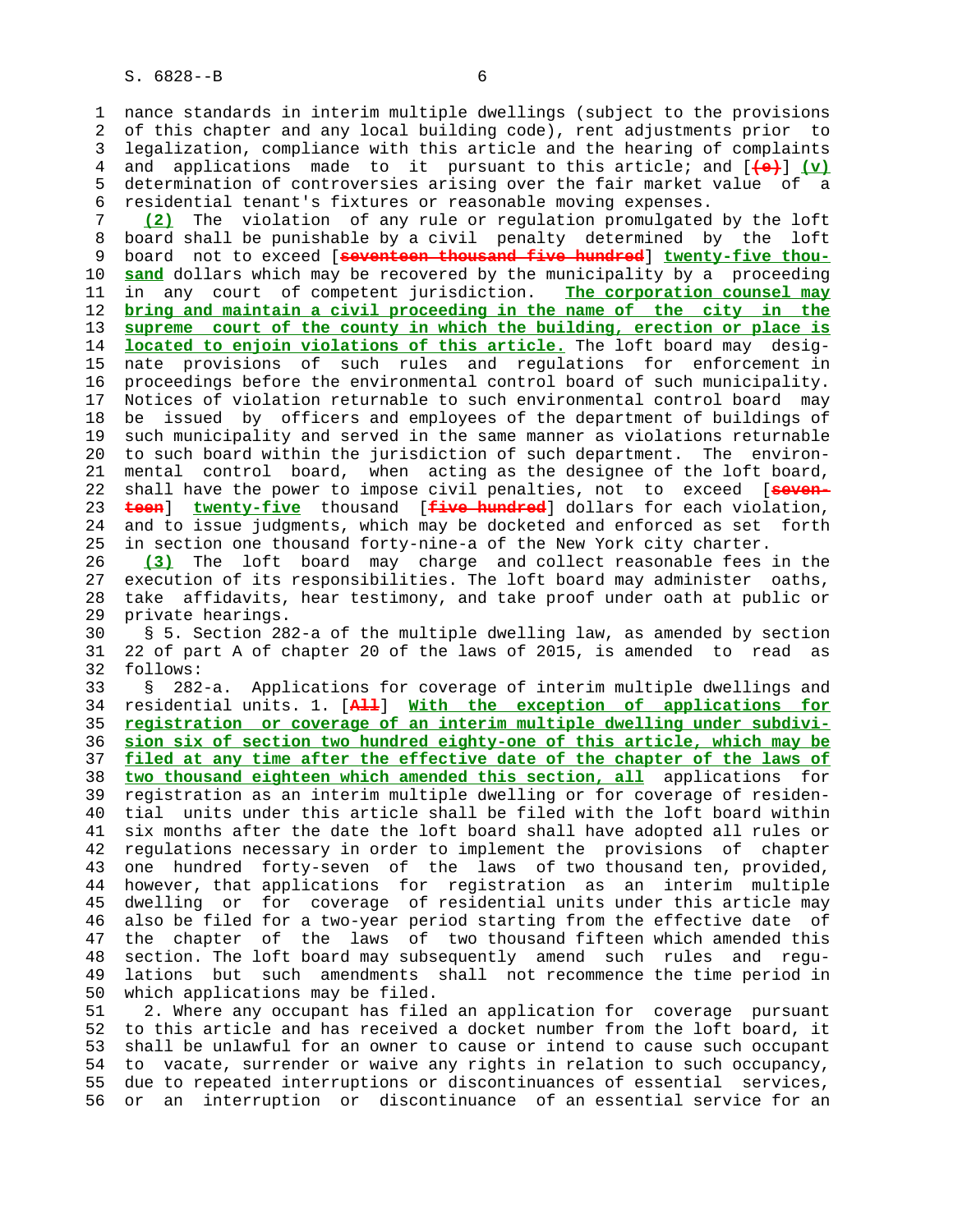1 extended duration or of such significance as to substantially impair 2 habitability of such unit, at any time before the loft board has made a 3 final determination, including appeals, to approve or deny such applica- 4 tion. This section shall not grant any rights of continued occupancy 5 other than those otherwise granted by law. Any agreement that waives or 6 limits the benefits of this section shall be deemed void as against 7 public policy. In addition to any other remedies provided in this arti- 8 cle for failure to be in compliance, in article eight of this chapter, 9 or in the regulations promulgated by the loft board, an occupant who has 10 filed an application with the loft board for coverage under this article 11 may commence an action or proceeding in a court of competent jurisdic- 12 tion, which notwithstanding any other provision of law shall include the 13 housing part of the New York city civil court, to enforce the provisions 14 of this section.

 15 § 6. Paragraph (vi) of subdivision 1 of section 284 of the multiple 16 dwelling law, as amended by section 22-a of part A of chapter 20 of the 17 laws of 2015, is amended to read as follows:

 18 (vi) Notwithstanding the provisions of paragraphs (i) through (v) of 19 this subdivision the owner of an interim multiple dwelling made subject 20 to this article by subdivision five **or six** of section two hundred eight- 21 y-one of this article (A) shall file an alteration application [**on or before March twenty-first, two thousand eleven, or, for units that became subject to this article pursuant to chapter four of the laws of two thousand thirteen on or before June eleventh, two thousand fourteen, or, for units in an interim multiple dwelling that were listed on an application for coverage or registration filed with the loft board pursuant to this article or in a court pleading after March eleventh, two thousand fourteen,**] within [**nine**] **six** months [**of**] **from** either the 29 [**date**] **effective date of the chapter of the laws of two thousand eigh- teen which amended this paragraph or the date of service** of the initial 31 application for coverage or the date of the loft board's issuance of an 32 interim multiple dwelling number or the date of the service of the 33 pleading, whichever is [**earlier**] **later**, and (B) shall take all reason- 34 able and necessary action to obtain an approved alteration permit [**on or before June twenty-first, two thousand eleven, or, for units that became subject to this article pursuant to chapter four of the laws of two thousand thirteen on or before September eleventh, two thousand four- teen, or, for units in an interim multiple dwelling that were listed on an application for coverage or registration filed with the loft board pursuant to this article or in a court pleading after March eleventh, two thousand fourteen, within twelve months of either the date of the initial application for coverage or the date of the loft board's issu- ance of an interim multiple dwelling number or the date of the service of the pleading, whichever is earlier**] **within eighteen months from either the effective date of the chapter of the laws of two thousand eighteen which amended this paragraph or the date of the filing of such alteration application, whichever is later**, and (C) shall achieve 48 compliance with the standards of safety and fire protection set forth in 49 article seven-B of this chapter for the residential portions of the 50 building within [**eighteen**] **twenty-four** months from [**obtaining such alteration permit**] **either the effective date of the chapter of the laws of two thousand eighteen which amended this paragraph or the date of issuance of such alteration permit, whichever is later**, and (D) shall 54 take all reasonable and necessary action to obtain a certificate of 55 occupancy as a class A multiple dwelling for the residential portions of 56 the building or structure [**on or before December twenty-first, two thou-**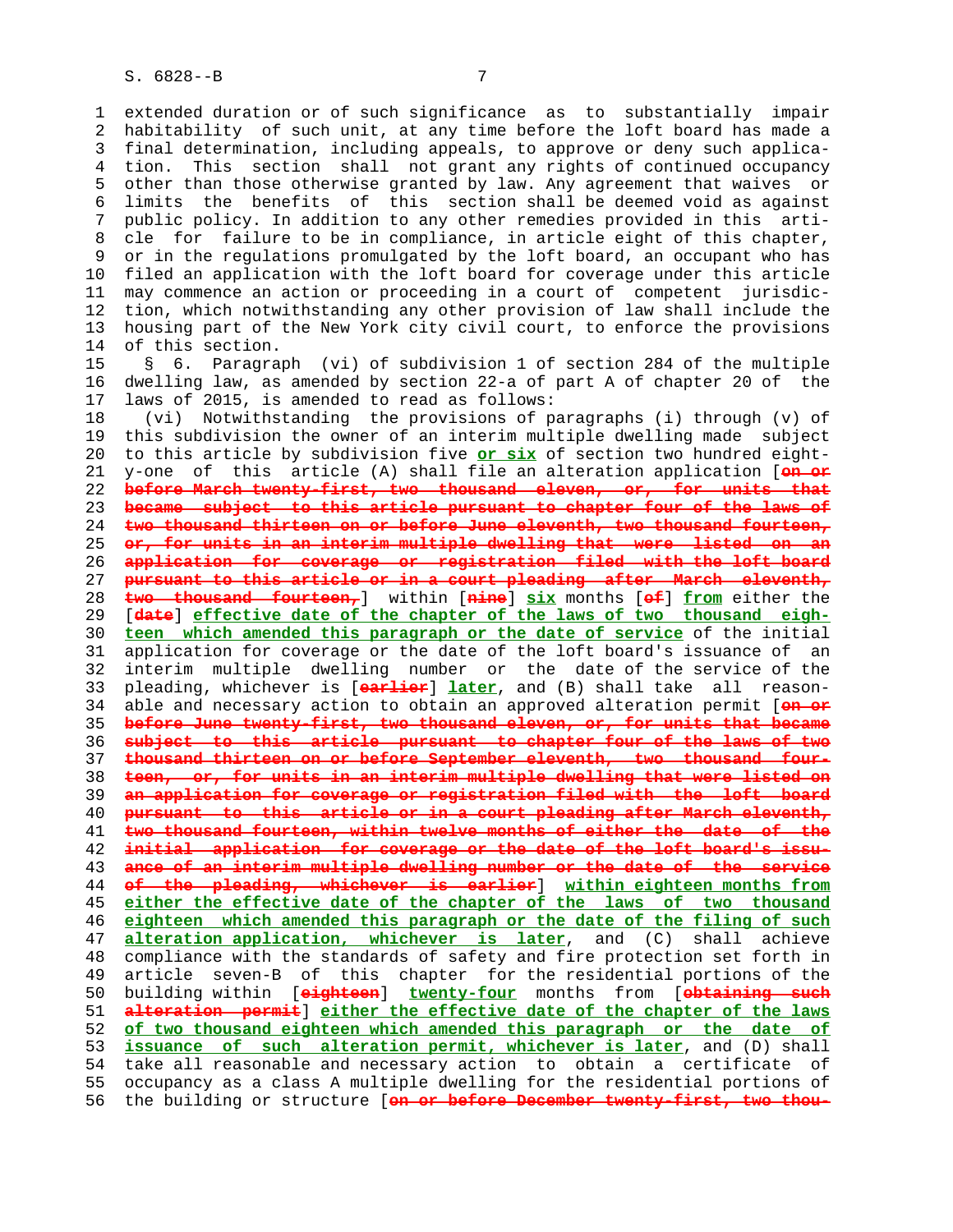S. 6828--B 8

**sand twelve, or for units that became subject to this article pursuant to chapter four of the laws of two thousand thirteen on or before March eleventh, two thousand sixteen, or, for units in an interim multiple dwelling that were listed on an application for coverage or registration filed with the loft board pursuant to this article or in a court plead- ing after March eleventh, two thousand sixteen, within thirty months of either the date of the initial application for coverage or the date of the loft board's issuance of an interim multiple dwelling number or the date of the service of the pleading, whichever is earlier. The loft board may, upon good cause shown, and upon proof of compliance with the standards of safety and fire protection set forth in article seven-B of this chapter, twice extend the time of compliance with the requirement to obtain a residential certificate of occupancy for periods not to exceed twelve months each**] **within eight months from either the effective date of the chapter of the laws of two thousand eighteen which amended this paragraph or the date such compliance with the standards of safety and fire protection set forth in article seven-B of this chapter for the residential portions of the building or structure is achieved, whichever is later**. 20 § 7. Paragraph (vi) of subdivision 1 of section 284 of the multiple 21 dwelling law, as amended by chapter 135 of the laws of 2010, is amended 22 to read as follows: 23 (vi) Notwithstanding the provisions of paragraphs (i) through (v) of 24 this subdivision the owner of an interim multiple dwelling made subject 25 to this article by subdivision five **or six** of section two hundred eight- 26 y-one of this article (A) shall file an alteration application within 27 [**nine**] **six** months from the effective date of the chapter of the laws of 28 two thousand [**ten**] **eighteen** which amended this [**subparagraph**] **paragraph or the date of service of the initial application for coverage or the date of the loft board's issuance of an interim multiple dwelling number or the date of the service of the pleading, whichever is later**, and (B) 32 shall take all reasonable and necessary action to obtain an approved 33 alteration permit within [**twelve**] **eighteen** months from [**such effective date**] **either the effective date of the chapter of the laws of two thou- sand eighteen which amended this paragraph or the date of the filing of such alteration application, whichever is later**, and (C) shall achieve 37 compliance with the standards of safety and fire protection set forth in 38 article seven-B of this chapter for the residential portions of the 39 building within [**eighteen**] **twenty-four** months from [**obtaining such alteration permit or eighteen months from such effective date**] **either the effective date of the chapter of the laws of two thousand eighteen which amended this paragraph or the date of issuance of such alteration permit**, whichever is later, and (D) shall take all reasonable and neces- 44 sary action to obtain a certificate of occupancy as a class A multiple 45 dwelling for the residential portions of the building or structure with- 46 in [**thirty-six**] **eight** months from [**such effective date. The loft board may, upon good cause shown, and upon proof of compliance with the stand- ards of safety and fire protection set forth in article seven-B of this chapter, twice extend the time of compliance with the requirement to obtain a residential certificate of occupancy for periods not to exceed twelve months each**] **either the effective date of the chapter of the laws of two thousand eighteen which amended this paragraph or the date such compliance with the standards of safety and fire protection set forth in article seven-B of this chapter for the residential portions of the building or structure is achieved, whichever is later**.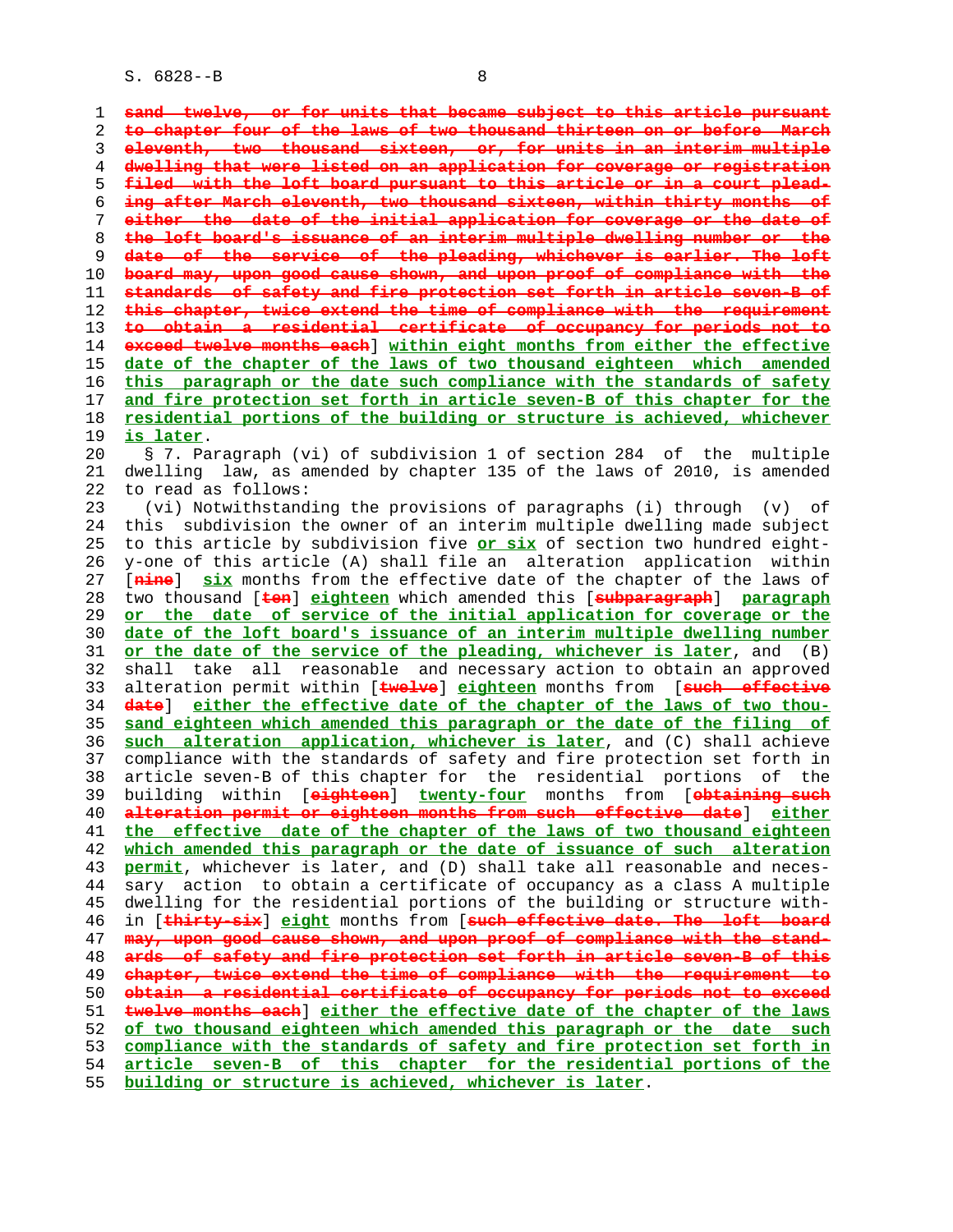1 § 8. Paragraph (vii) of subdivision 1 of section 284 of the multiple 2 dwelling law, as amended by chapter 135 of the laws of 2010, is amended 3 to read as follows: 4 (vii) An owner who is unable to satisfy any requirement specified in 5 paragraph (ii), (iii), (iv), (v), or (vi) of this subdivision for 6 reasons beyond [**his/her**] **his or her** control, including, but not limited 7 to, a requirement to obtain a certificate of appropriateness for modifi- 8 cation of a landmarked building, a need to obtain a variance from a 9 board of standards and appeals, or the denial of reasonable access to a 10 residential unit as required by paragraph (xi) of this subdivision, may 11 apply to the loft board for an extension of time to meet [**the require-** 12 **ment**] **any requirements** specified in paragraph (ii), (iii), (iv), (v), or 13 (vi) of this subdivision. The loft board may grant [**an extension**] **exten-** 14 **sions** of time to meet [**a requirement**] **any requirements** specified in 15 paragraph (ii), (iii), (iv), (v), or (vi) of this subdivision provided 16 that the owner demonstrates that [**he/she**] **he or she** has made good faith 17 efforts to satisfy the requirements. **There is no limit to the number of** 18 **such extensions the loft board may grant.** 19 § 9. Section 285 of the multiple dwelling law is amended by adding a 20 new subdivision 4 to read as follows: 21 **4. The owner of a building may file a registration application with** 22 **the loft board for coverage of units pursuant to section two hundred** 23 **eighty-one of this article without prejudice to its defenses to a claim** 24 **of coverage of such units and of the building, provided that, where the** 25 **loft board has promulgated rules and regulations providing for a decov-** 26 **erage application, the owner files such decoverage application in a** 27 **timely manner. In the event that the owner fails to file such applica-** 28 **tion in a timely manner, the loft board may deem such without prejudice** 29 **application to be with prejudice. Where the loft board has promulgated** 30 **rules and regulations setting forth the burden of proof for an applica-** 31 **tion for coverage under a subdivision of section two hundred eighty-one** 32 **of this article, the subsequent filing of a decoverage application with-** 33 **in the time period required by such rules and regulations shall not be a** 34 **basis for shifting the burden of proof to another party.** 35 § 10. Subdivision 6 of section 281 of the multiple dwelling law shall 36 not apply to any units that were previously the subject of a registra- 37 tion, or coverage application or claim in a court of competent jurisdic- 38 tion for protection under article 7-C of the multiple dwelling law, or

 39 to any units which are located in whole or in part on the same building 40 story as any other unit that was previously the subject of a registra- 41 tion or coverage application or claim in a court of competent jurisdic- 42 tion for protection under article 7-C of the multiple dwelling law. 43 Subject to the foregoing, and to section 282-a of the multiple dwelling 44 law, as amended by this act, no provision of this act or article 7-C of 45 the multiple dwelling law, as amended by this act, or any other law 46 shall be construed to prevent a new application for registration as an 47 interim multiple dwelling or for coverage of residential units under 48 such article from being filed with the loft board and considered by such 49 board in relation to a building, or units within a building, previously 50 determined not to be covered, where the basis for such application is 51 that such building or units are subject to such article as a result of 52 the amendments made by this act. All registration and/or coverage 53 applications under subdivision 5 of section 281 of the multiple dwelling 54 law, pending as of the effective date of this act, for which there has 55 not been a final, unappealable determination, shall be determined in